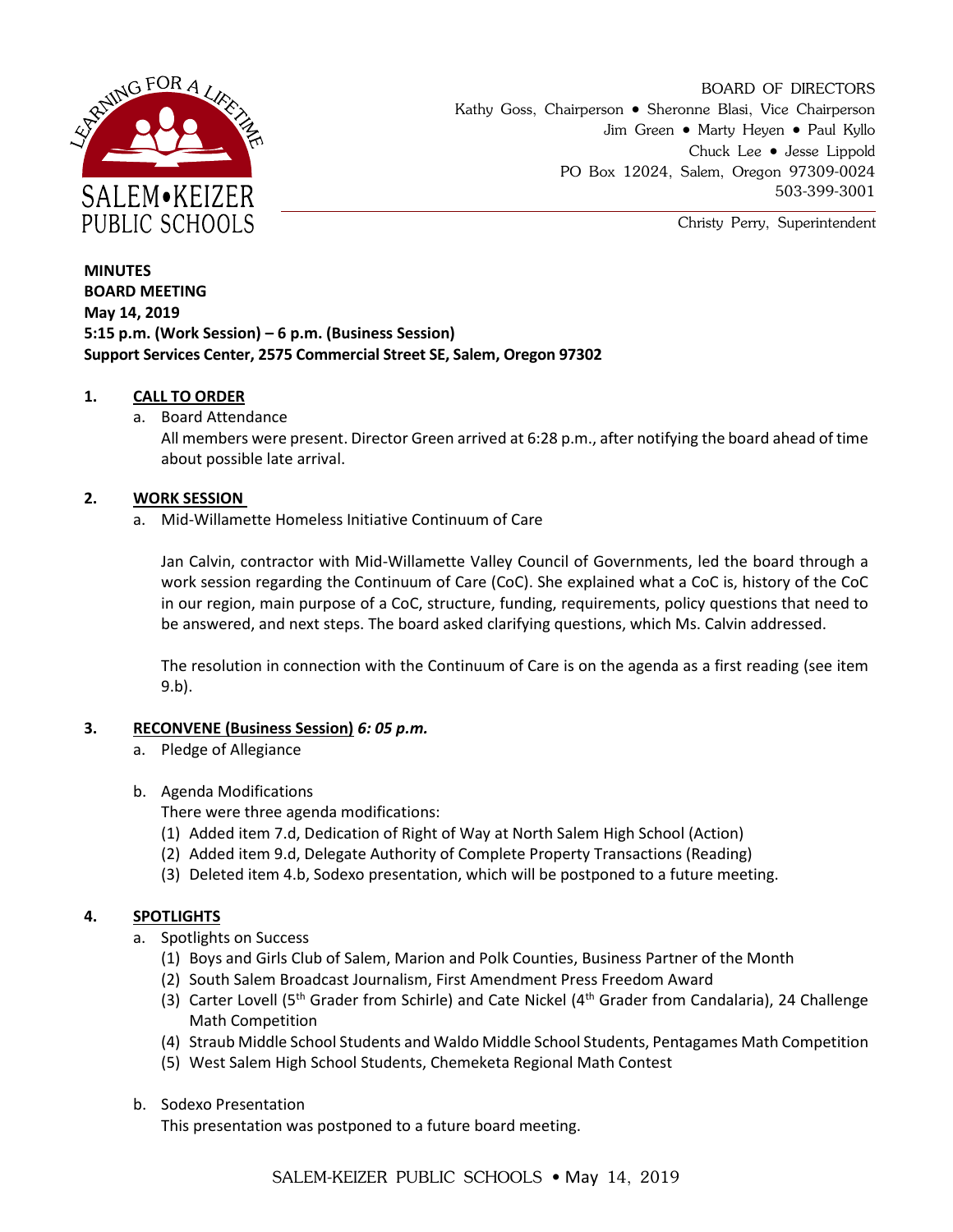### **5. PUBLIC COMMENT**

a. Public Comment – Agenda Items Only (1) Mark Wigg: item 10, reports

### **6.** *2018-19* **SUPPLEMENTAL BUDGET HEARING**

- a. Open Hearing
- b. Summary of 2018-19 Supplemental Budget
- c. Public Testimony on 2018-19 Supplemental Budget
- d. Close Hearing

Chair Goss opened the hearing for the 2018-19 Supplemental Budget. Superintendent Perry provided a brief summary of the supplemental budget. There was no public comment. Chair Goss closed the hearing.

### **7. ACTION ITEMS**

a. Approve the Asian Pacific American Heritage Month Proclamation

Director Kyllo moved and Director Lippold seconded to approve the Asian Pacific American Heritage Month Proclamation. The motion passed unanimously. Chair Goss signed the proclamation and presented a copy to the McKay High School Pacific Islander Club. McKay senior and club member Maggie Babauta followed up with a statement about the proclamation.

b. Adopt Resolution No. 201819-8: Adopting Supplemental Budget and Making Appropriations for Fiscal Year 2018-19

Superintendent Perry provided a brief statement about the resolution. Director Green moved and Director Lee seconded to adopt Resolution No. 201819-8: Adopting Supplemental Budget and Making Appropriations for Fiscal Year 2018-19. The motion passed unanimously.

c. Vote on Candidate for Willamette Education Service District's Board of Directors, Zone 4

Superintendent Perry made a statement, noting WESD has a governing structure that requires our board to vote on a candidate to the WESD board. Candidate Anna Ali made a statement about her candidacy to the WESD board.

Director Kyllo moved and Director Lippold seconded to appoint Anna Ali to the WESD board. Director Green commented that she is filling the vacancy created by the passing of Phil Frey, noting Mr. Frey served our area, our students through WESD for more than 24 years. The motion passed unanimously.

d. Dedication of Right of Way at North Salem High School (item added as agenda modification)

Chief Operations Officer Mike Wolfe reviewed the property transaction, noting it is needed to move North Salem bond projects forward. Director Kyllo moved and Vice Chair Blasi seconded to authorize the superintendent, or chief operations officer as the superintendent's designee, to sign the right-of-way dedication. The motion passed unanimously.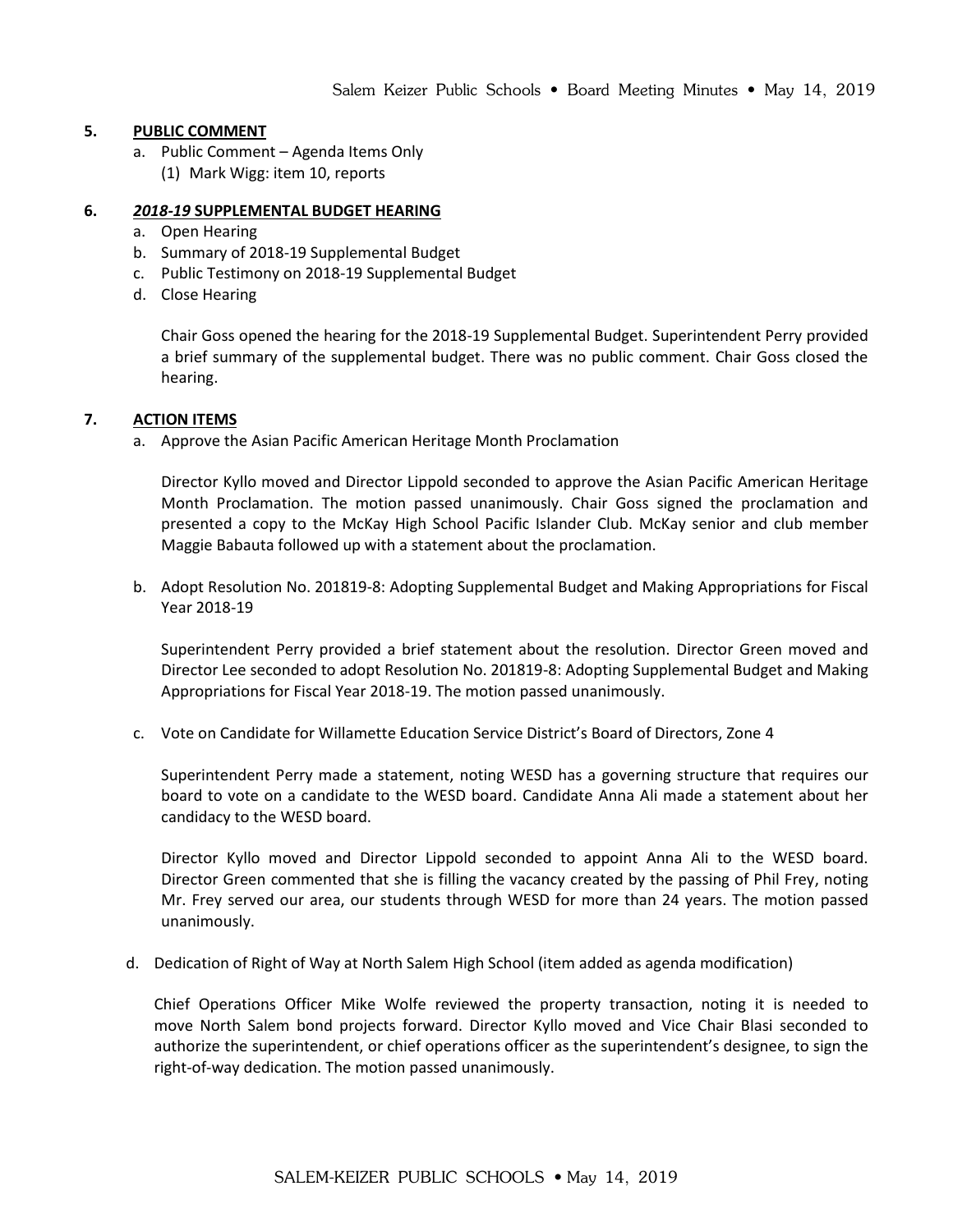#### **8. CONSENT CALENDAR**

- a. Acceptance of Grants
- b. Personnel Actions

Director Heyen pulled consent item 8.b.

Director Green moved and Director Lippold seconded to accept consent item 8a. The motion passed unanimously.

Director Heyen addressed consent item 8.b., asking if there is a way to separate resignations and retirements. Executive Director of Human Resources John Beight noted the district will move to that format in the future. Vice Chair Blasi asked about resignation and retirement numbers, which Mr. Beight noted are typical this time of year.

Director Green moved and Director Lee seconded to accept consent item 8.b. The motion passed unanimously.

#### **9. READINGS**

a. Resolution No. 201819-9: Authorizing Agreement of Request from the City of Salem to the Salem-Keizer School District Taxing District

Chief Operations Office Mike Wolfe reviewed the resolution, which is a tax abatement request similar to past requests. The board asked clarifying questions, which Mr. Wolfe addressed. This item will come before the board as an action item at the June 11, 2019, board meeting.

b. Resolution No. 201819-10: Support of Continuum of Care for Mid-Willamette Region

Superintendent Perry noted the board had a work session around the "why" of forming a local Continuum of Care (CoC). The board made comments and asked clarifying questions. This resolution will come before the board as an action item at the June 11, 2019, board meeting.

c. Property Transaction with City of Keizer and Signature Authority

Chief Operations Officer Mike Wolfe reviewed the property transaction with the City of Keizer regarding its water district. This item will come before the board as an action item at the June 11, 2019, board meeting.

d. Delegate Authority to Complete Property Transactions (item added as agenda modification)

Superintendent Perry noted we are having a number of property issues coming up because of the bond work, and the district is asking for delegated authority to handle these types of routine transactions as they arise. Mr. Wolfe noted staff will report to the board following these transactions. This item will come before the board as an action item at the June 11, 2019, board meeting.